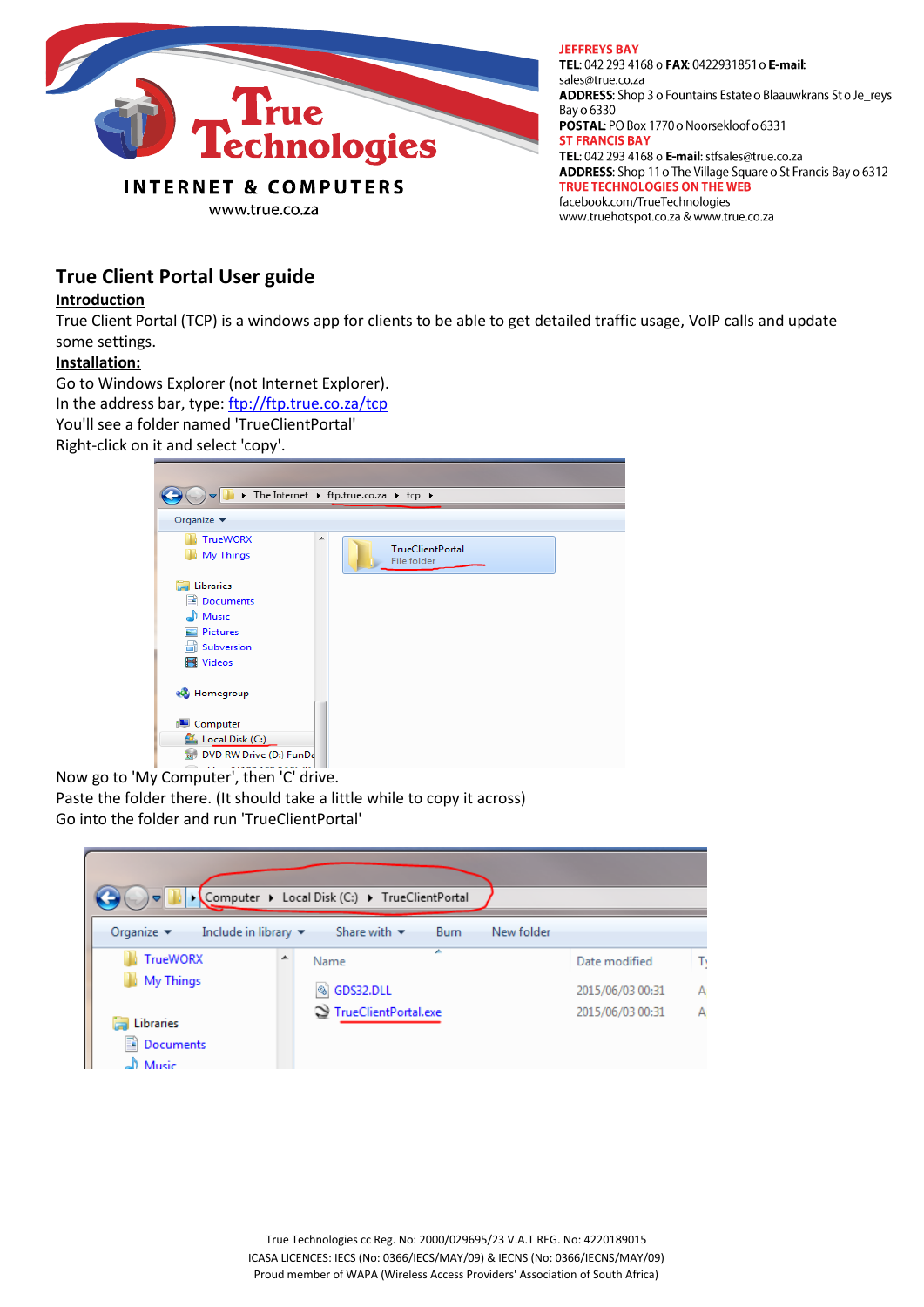## **First login:**

In the 'Server' box, type cap.truewan.co.za Your email address, (which must be registered). For first login, click on the 'Reset my password' link.

*If you get a message that your email address is not registered, contact TrueWAN support [\(support@truewan.co.za](mailto:support@truewan.co.za) or* 

| True Client Portal 1.2    | l۰                                               |
|---------------------------|--------------------------------------------------|
| EMail address<br>Password | Server cap.truewan.co.za<br>sample@truewan.co.za |
|                           | Login<br>Reset my password                       |

*042 293 4168) to link your email address to your account.*

After confirmation, the system will assign a random password and email it to your address. Wait for the email, and use the password to login.

### **First use:**

Once you're logged in, you'll see 4 'Tabs' nl: Summary, Internet, VoIP, Settings.

*The Summary tab* will automatically update every few minutes so can be watched over time to see a summary of the current month's Internet and VoIP usage.

*The Internet tab* will enable you to see from a total usage over a year, and drill down to see a single IP address's usage over an hour. Note that there are 2 tabs; one displays a graph and the other a grid. You can also right-click on the grid to save it to a csv file which you can open in Excel, or right-click on the graph to export it as BMP(bitmap) or WMF(vector) files.

| <b>Summary</b>                                                                                                                     | <b>Internet</b>                                                                                   | <b>VoIP</b><br><b>Settings</b>                                                                                                                                                                                                                                                                                                   |  |  |  |
|------------------------------------------------------------------------------------------------------------------------------------|---------------------------------------------------------------------------------------------------|----------------------------------------------------------------------------------------------------------------------------------------------------------------------------------------------------------------------------------------------------------------------------------------------------------------------------------|--|--|--|
| <b>TIME SLICES</b><br>HOURLY O DAILY<br>DATE RANGE<br>C Today<br>This month<br>@ Last month<br>Last 3 months<br><b>Date ranges</b> | <b>MONTHLY</b><br>Show In<br>$\bigcirc$ MB<br>$\odot$ GB                                          | <b>Sites</b><br>All sites<br>Refresh Internet Traffic<br>Separate sites<br>Single site<br>Separate IPs<br>Single IP                                                                                                                                                                                                              |  |  |  |
| ▦▾<br>2015/05/01                                                                                                                   | 2015/06/01 ■▼                                                                                     |                                                                                                                                                                                                                                                                                                                                  |  |  |  |
| <b>GRAPH</b><br><b>GRID</b>                                                                                                        |                                                                                                   |                                                                                                                                                                                                                                                                                                                                  |  |  |  |
| Separate site usage for EKKAS                                                                                                      |                                                                                                   |                                                                                                                                                                                                                                                                                                                                  |  |  |  |
| 20<br>15<br>10<br>5<br>0<br>2015/5/2<br>2015/5/3<br>2015/5/4<br>2015/5/1                                                           | 5/5/5<br>2015/5/6<br>2015/5/8<br>2015/5/9<br>2015/5/12<br>2015/5/10<br>2015/5/11<br>2015/5/7<br>ā | $-$ Capped<br>$-$ Uncapped<br>2015/5/13<br>2015/5/14<br>2015/5/16<br>2015/5/18<br>2015/5/19<br>2015/5/29<br>ю<br>2015/5/26<br>2015/5/28<br>5/5/20<br>2015/5/23<br>2015/5/24<br>2015/5/22<br>5/5/25<br>2015/5/30<br>2015/5/17<br>2015/6/1<br>2015/6/2<br>2015/5/21<br>2015/5/27<br>2015/5/31<br>5/5/1<br>ξ<br>$\overline{5}$<br>ă |  |  |  |

Important to note that after adjusting settings, click the big green 'Refresh Internet traffic' button to see new results. As a side-note, a 'Site' is a collection of IP addresses that either share charges, Internet CAP and/or Internet speed. It is usually used to bundle e.g. a home and business connection to use one account.

Most clients have only 1 site so additional adjustments about 'Separate/Single site' can be ignored. All IP's behind your TrueWAN router on your personal network won't be displayed.